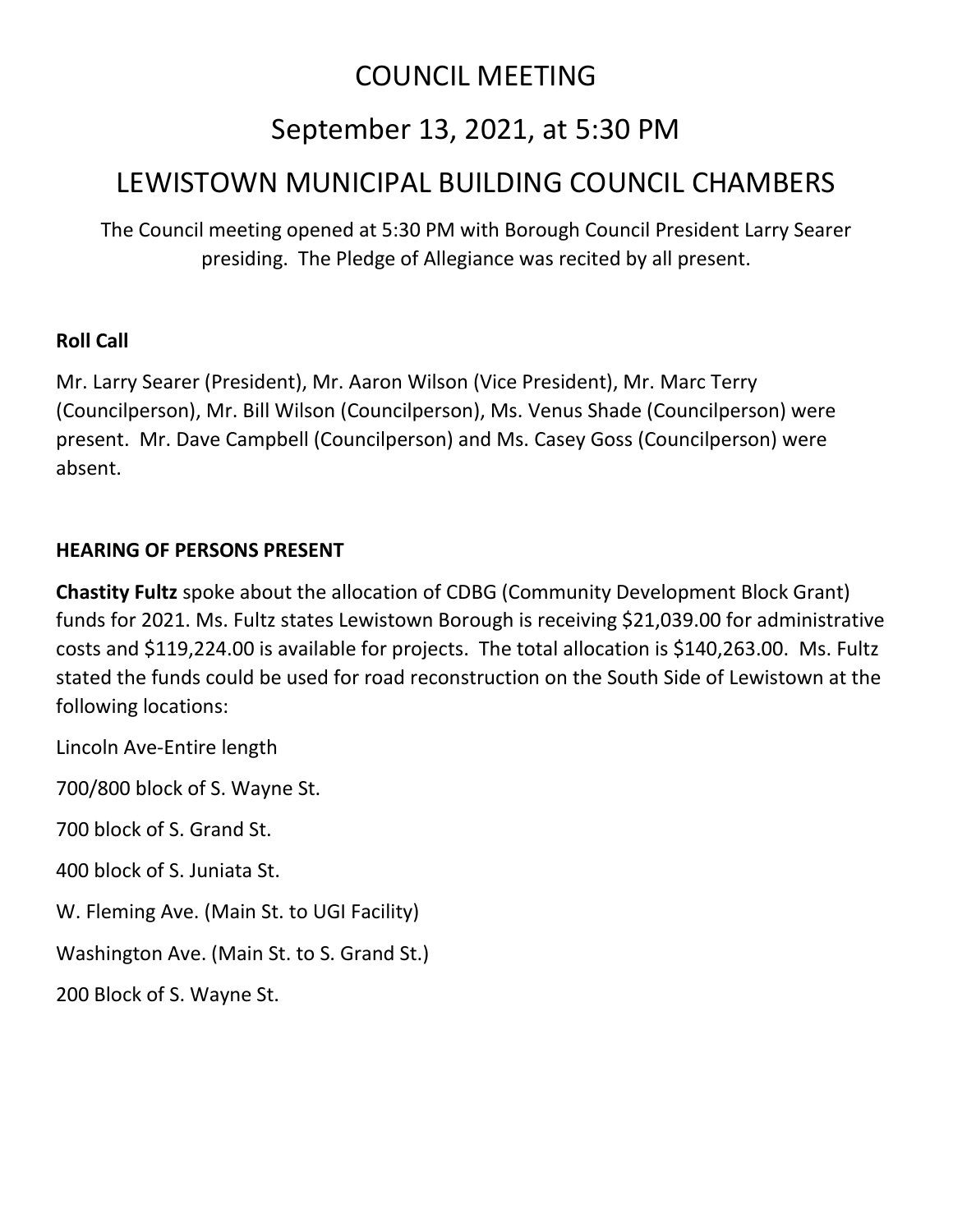Ms. Fultz states the total cost of these projects would be \$312,315.00. Ms. Fultz proposed using the 2020 funds originally set aside for the ADA ramps along 5<sup>th</sup> street and approximately \$91,885.00 from the Liquid Fuels account. Ms. Fultz stated that the engineering costs for these projects would not be covered in the \$312,500.00 and would be additional and the borough's responsibility.

The next item Ms. Fultz brought before the Council was the budget modification for the 2020 CDBG-CV (Coronavirus Cares) funds. Ms. Fultz is recommending that the funds originally set aside for the Reduce Laptop Devices for Mifflin County Students Project of \$2,003.06 be used for the NuVisions SeniorNet Program Equipment Project. This is a fair share project working with Brown, Derry and Granville Townships, Lewistown Borough and Mifflin County. The total requested by NuVision is \$11,381.00. This project is to teach seniors and the visually impaired how to utilize technology. This is in response to issues that arose during the pandemic.

The third item that Ms. Fultz brought before the Council was a project in the 5<sup>th</sup> Ward for a park. A survey was needed in the service area which has approximately 270 households. They did a random sample and needed 55 responses. To date they have sent 2 mailings and have received only 11 surveys back. PA-DCED requires 2 mailing attempts and a third is strongly encouraged. They are planning to do the third attempt door to door and will leave the survey behind. If more people do not respond the project will be cancelled and the funds could be lost, or another project will need to be found.

Ms. Fultz stated in closing that the application for 2021 is due to PA-DCED by October 28, 2021.

Ms. Fultz asked that the Council consider and approve these projects.

**Cathy Wilson** stated that she turned in the formal complaint paperwork at the police station to Officer Roberts. Ms. Wilson was concerned that since there hasn't been a formal acknowledgement of receipt of the paperwork from Chief Clemens that it may have been thrown away. Mayor Bargo stated that it wouldn't have been thrown away. Ms. Wilson reiterated that she would like some form of acknowledgement from Chief Clemens to show that the complaint was received. Ms. Wilson also stated that according to her understanding there is body cam footage that shows the original encounter with the officer. Ms. Wilson would like to see that footage. Ms. Wilson also stated that she was the person who lodged the complaint, not her husband. Ms. Wilson would like to be the person contacted regarding the complaint.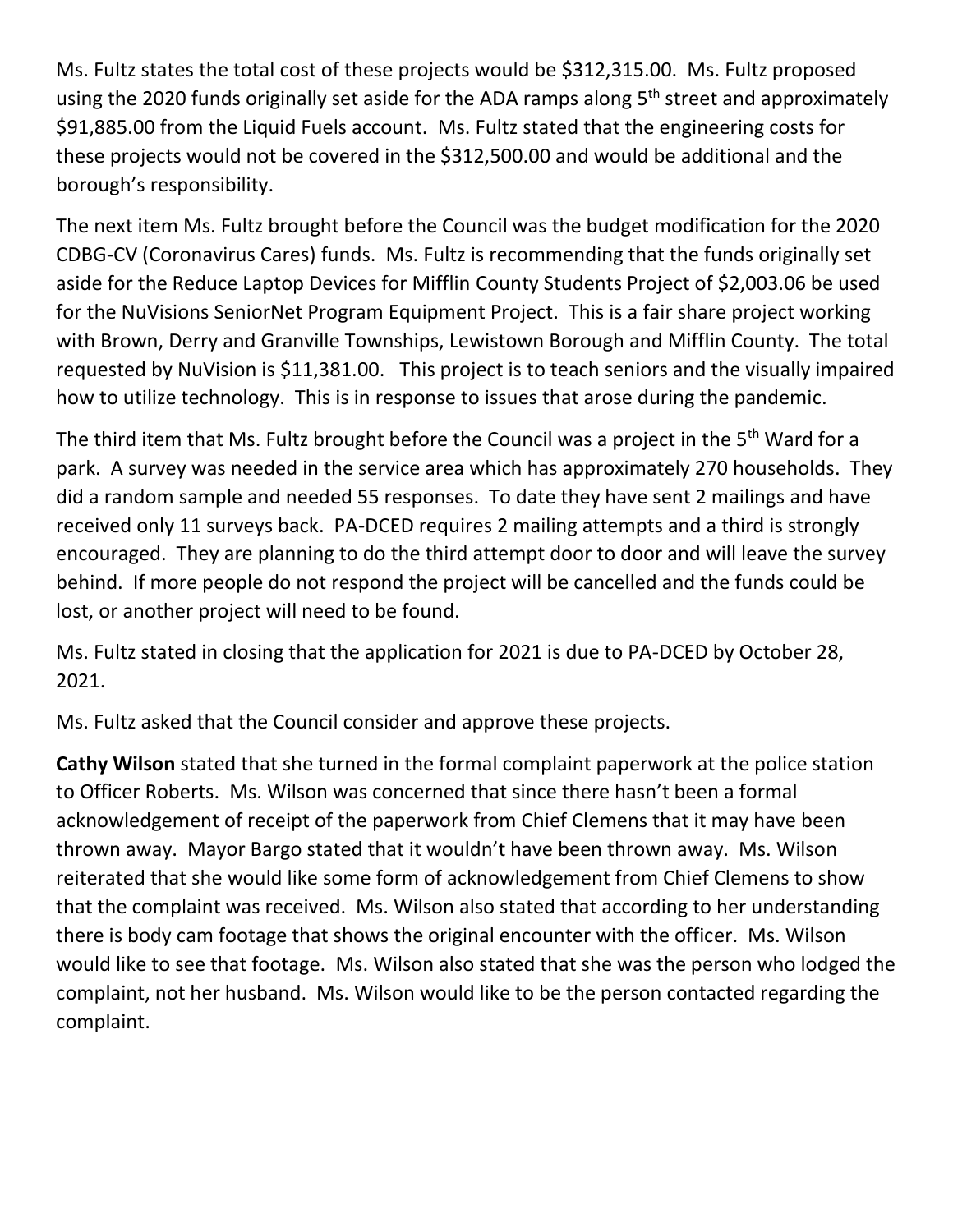**Vance Varner** stated he is the new Superintendent of the Mifflin County School District. He has 23 years as an administrator in the school district. Mr. Varner stated two business owners in the community volunteered to take on a fundraising campaign to possibly upgrade the school districts athletic facilities. Mr. Varner stated there are four proposed sites for upgrades, two are in Lewistown Borough. The first site is Mitchell Field, which as Mr. Varner pointed out, has existed for a while, and had a sitting Vice President come and watch a football game there. The second site is the Middle School. Mr. Varner stated there is a lot of green space. The school district is also looking at the front of the high school. The fourth site is Highland Park, where it used to be. He stated they are looking at 4 sites so they can put in an all sports complex, a turf field, and maybe a sports stadium for approximately 3,400 fans. Mr. Varner stated there is considerable community use which is why we need a turf field. Mr. Varner reiterated that nothing was needed from the Borough at this time. No money has been raised, yet. Mr. Varner came to inform the board of discussions that have taken place.

# **\*\*CONSENT AGENDA**

The following are routine, procedural, and informational non-controversial items and do not appear to require discussion or explanation prior to Council's action. These items will be acted upon by one motion unless any member of Council desires to move an item to the Regular Agenda for further discussion.

- A. \*\*Approval of Minutes:
	- a. Council Meeting- August 9, 2021
- B. \*\*Approval of Treasurer's Report (July 2021)
- C. \*\*Approval of Schedule of Bills
- D. \*\*Facility Use Request:
	- a. The Abuse Network (October)
	- b. 43<sup>rd</sup> Annual Goose Day 5K Race (September 25<sup>th</sup>)
	- c. Salvation Army Block Party (September 18<sup>th</sup>)
- E. Acknowledge receipt of Fame Meeting Minutes and Stats
- F. Acknowledge receipt of Tax Collector's Report
- G. Acknowledge receipt of Codes Enforcement Report
- H. Acknowledge receipt of "The Great Escape from Homelessness" Event
- I. Acknowledge receipt of Civil Service Commission Proof of Advertising

**On a motion by Ms. Shade and seconded by Mr. A. Wilson, Council unanimously moved to accept the consent agenda.**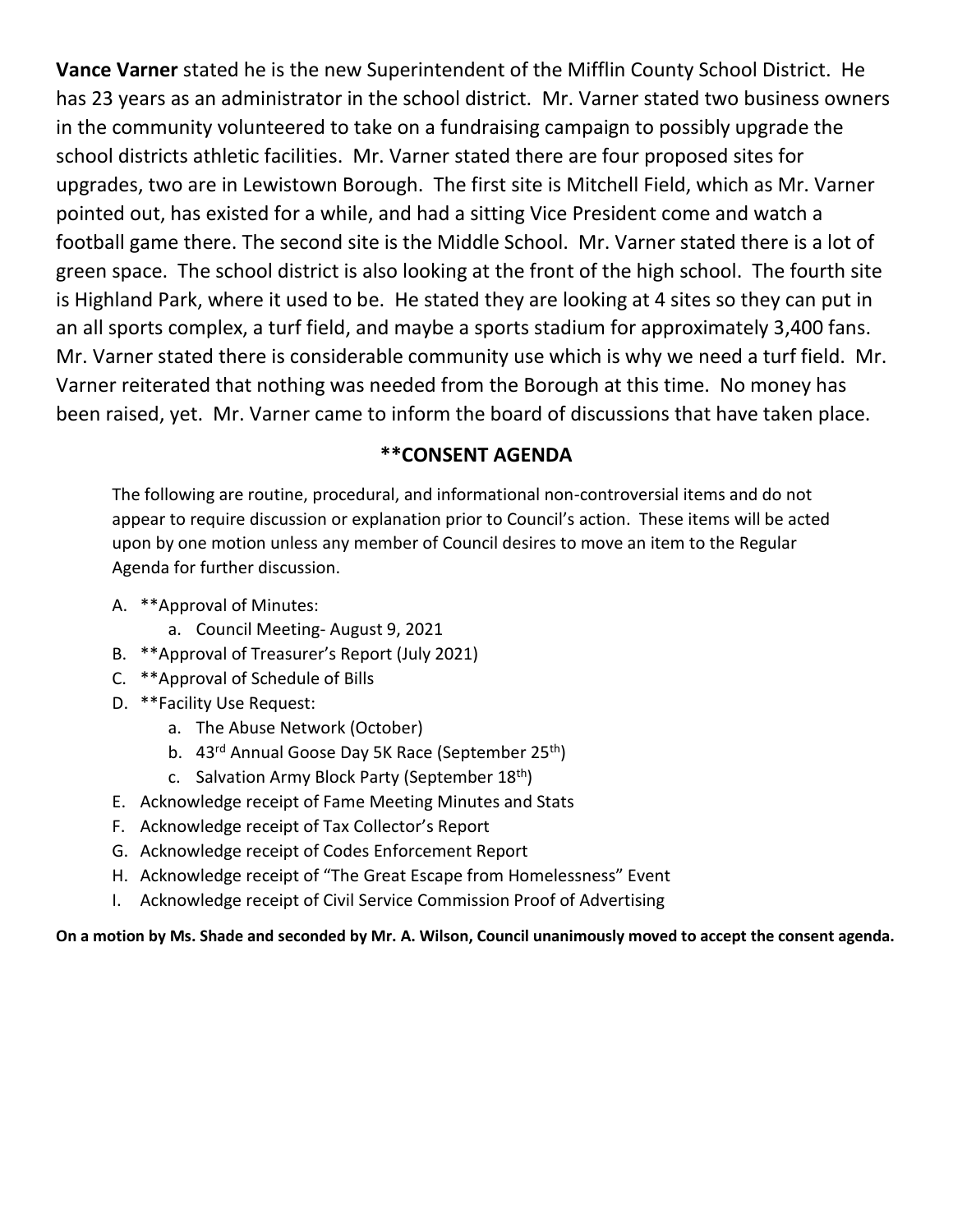#### **BOROUGH MANAGER**

Mr. Zimmerman stated that he received a phone call from the landlord for the police station. The landlord asked that we address the council and talk about getting out of the lease and moving the police station somewhere else. The landlord has the chance to rent the entire first floor out to someone else. The police department currently only uses a portion of the first floor. The only option to move right now would be the Community Center. Mr. Zimmerman stated it would take serious modifications to facilitate that move. Mr. Zimmerman does not have current estimates for any remodeling that would take place. Mr. Zimmerman will speak with EADS, Mayor Bargo, and Chief Clemens to set an appointment to discuss facility needs so that plans can be drawn up with estimates. Mr. Zimmerman stated any renovations would be 6 to 12 months out. Due to the landlord not returning calls or emails we don't know what timeline the landlord is attempting to work within.

Next item was the CDBG-CV Park. We are waiting on the survey results before we can move forward.

ADA Lift Repair Status, we sent in our deposit in August, but they haven't received it. Will give until Wednesday, September  $15<sup>th</sup>$  to see if they received it. If they do not receive it, we will cancel that check and overnight a new check to them. They will not start the work until they receive payment from the borough.

DYSTOR Panel Replacement, it is all electrical and controls the gas exchange and other key functions at the Wastewater Treatment Facility. It is outdated and it's time has been met. A quote from Gannett Fleming was received. The money was in the budget. A motion is needed to approve the replacement of the panel.

## **On a motion by Mr. Terry and seconded by Ms. Shade, Council unanimously moves to approve the replacement of the DYSTOR Panel.**

Request to remove handicapped parking near 24 Catherine Street. The resident is no longer there and it isn't needed.

## **On a motion by Ms. Shade and seconded by Mr. A. Wilson, Council unanimously moves to approve the removal of the handicapped parking spot near 24 Catherine Street.**

Request for a handicapped parking spot near 211 S. Spruce. We have investigated and there are no other handicapped parking spots in that area, near the house or on the street.

# **On a motion by Ms. Shade and seconded by Mr. A. Wilson, Council unanimously moves to approve the addition of a handicapped parking spot near 211 S. Spruce Street.**

#### **FIRE CHIEF**

In the month of August there were 25 alarms: 3 building fires, 1 cooking fire, 1 brush fire, 3 medical assists, 7 motor vehicle accidents with injuries, 2 water rescues, a carbon monoxide incident, 3 power lines down, a couple smoke odors, local alarm system malfunction, smoke alarm malfunction and an automatic alarm. He stated last week's storm, all three fire stations went into storm mode and tuned up their pumps, rescue equipment and serviced the boats. During a 7-hour period they ran 26 alarms associated with the storm. This included wires and trees down on cars and buildings. They pumped out approximately two dozen basements. Also, they had a porch collapse. There was one major fire to the VFW. The State Police Fire Marshall was called in to investigate and the cause was found to be faulty wiring. Another concern is 3 firefighters have tested positive for Covid-19. Chief Barlett stated they have a limited supply of masks, gloves, sanitation supplies.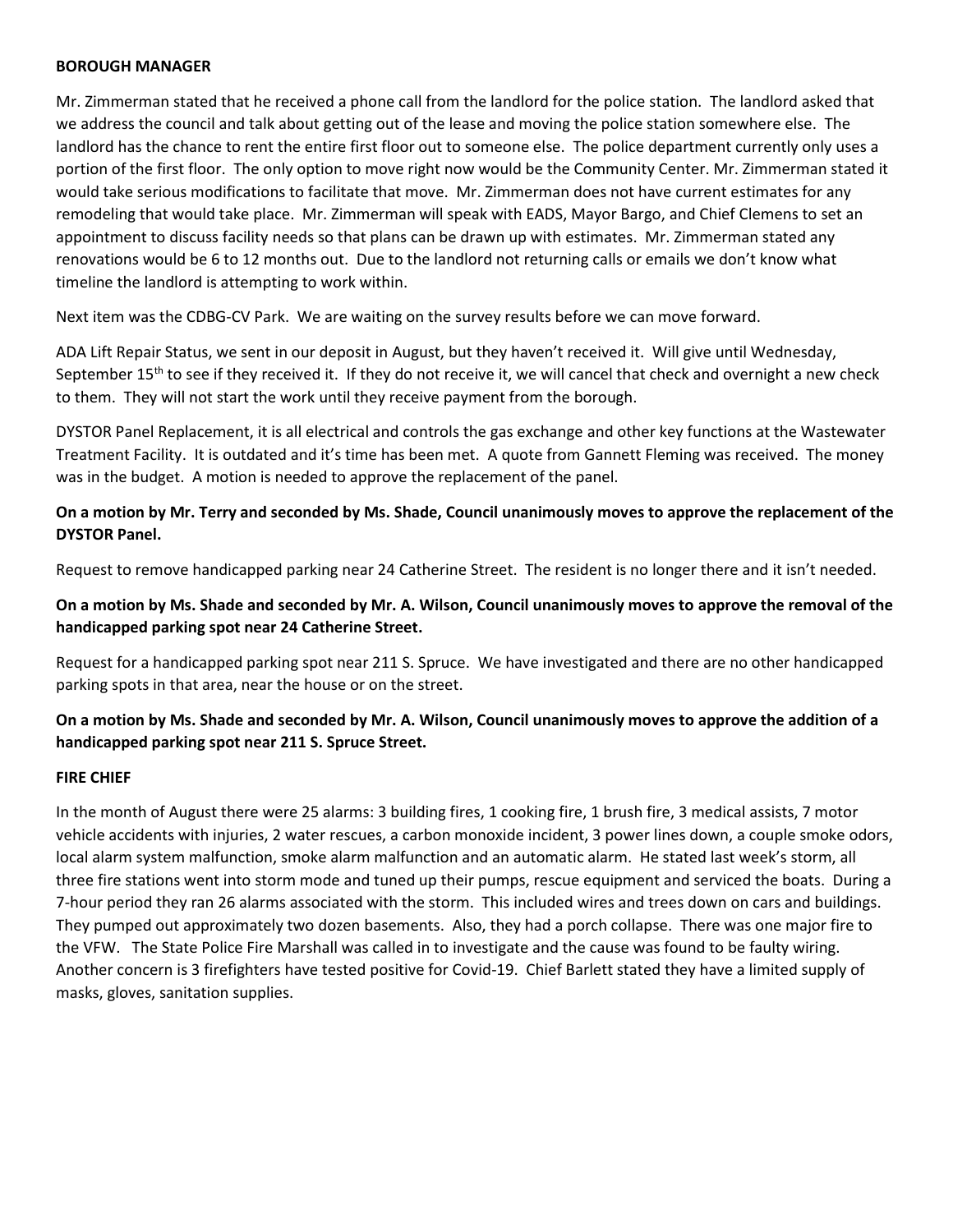#### **MAYOR BARGO**

Mayor Bargo started off by talking about the emergency planning meeting she had with Phil Lucas, Borough Manager Zimmerman, Chief Clemens, Chief Barlett, and Ben Rager to discuss the pending storm and discuss any actions that can be taken to prepare for the severe weather storm that was tracking towards Lewistown. Mayor Bargo spoke about the closing of the Raystown Dam gates, which helped keep river levels from reaching dangerous flood heights. Mayor Bargo stated the Army Corp of Engineers closed the dam earlier than normal and well before any dangerous flood levels were observed. Mayor Bargo then spoke about FAME and the number of calls they receive each month. Mayor Bargo encouraged all council members to reach out to Chief Shoop to schedule a walk-thru to see what FAME does and how the calls generate revenue or don't generate revenue. Mayor Bargo also asked that council take advantage of Chief Clemens open invitation to take part in a ride-in with the police department. In addition to Mayor Bargo's comments, Borough Manager Zimmerman supported her comments by stating FAME has had approximately 2,700 calls in the past two months.

#### **POLICE CHIEF**

Chief Clemens states there were 534 calls for service in August. There were 46 traffic citations, 27 non-traffic, 54 written warnings, 427 parking tickets issued. Chief Clemens states the Mental Health Co-Responder program grant has been extended another year. Chief Clemens states they are looking to expand that coverage into another jurisdiction. Chief Clemens states they had 8 offices complete Crisis Intervention training in August. This was also a part of the Co-Responder program, with the grant paying for the overtime. Chief Clemens states as of now every officer in the department has received the Crisis Intervention training. It is a 40-hour training course. Chief Clemens states the Civil Service test for officer positions will be held on October  $24<sup>th</sup>$  at the Mifflin County High School at 2:00 PM. Applications need to be submitted by October 15<sup>th</sup> and the applicant needs to be enrolled in an Act 120 program or have completed it to be able to take the test. All the information can be found on their website at [www.lewistownpolice.org](http://www.lewistownpolice.org/)

#### **BOROUGH SOLICOR**

Mr. Remy presented a request from Daniel Taptich to be given a 90-day extension for the subdivision plan submitted on behalf of Sacred Heart of Jesus Roman Catholic Church, the proposed buyer, and Mark Sievers the landowner. Mr. Remy states the plan is unable to be completed within the original 90-day timeframe.

# **On a motion by Ms. Shade and seconded by Mr. A Wilson, Council unanimously moves to approve the request for a 90-day extension for the Plan of Subdivision submitted by Taptich Engineering & Surveying, INC. on behalf of Mr. Sievers and the Sacred Heart of Jesus Roman Catholic Church.**

Mr. Remy presented a resolution to dissolve the Municipal Authority of the Borough of Lewistown because of the sale of the water system. If approved the final closing would take place the end of September 2021.

# **On a motion by Ms. Shade and seconded by Mr. A Wilson, Council unanimously moves to approve the dissolution of the M. A. B. L. Water system.**

Mr. Remy presented changes for the existing Parking prohibit ordinance. Mr. Remy is asking for approval to advertise the proposed ordinance for adoption in October. The ordinance would make it unlawful to park in a borough alley, unlawful to park or leave a mechanically inoperable vehicle, a vehicle without current registration or current inspection sticker on any public street, alley, highway, and both metered and unmetered parking lots owned by the Borough. The fines would go up from \$50.00 for a first offense, \$150.00 for a second offense, and \$300.00 for a third offense. All instances would be 15 days or more between offenses.

### **On a motion by Mr. Terry and seconded by Mr. A Wilson, Council unanimously moves to approve the advertising of the proposed Parking Ordinance Change.**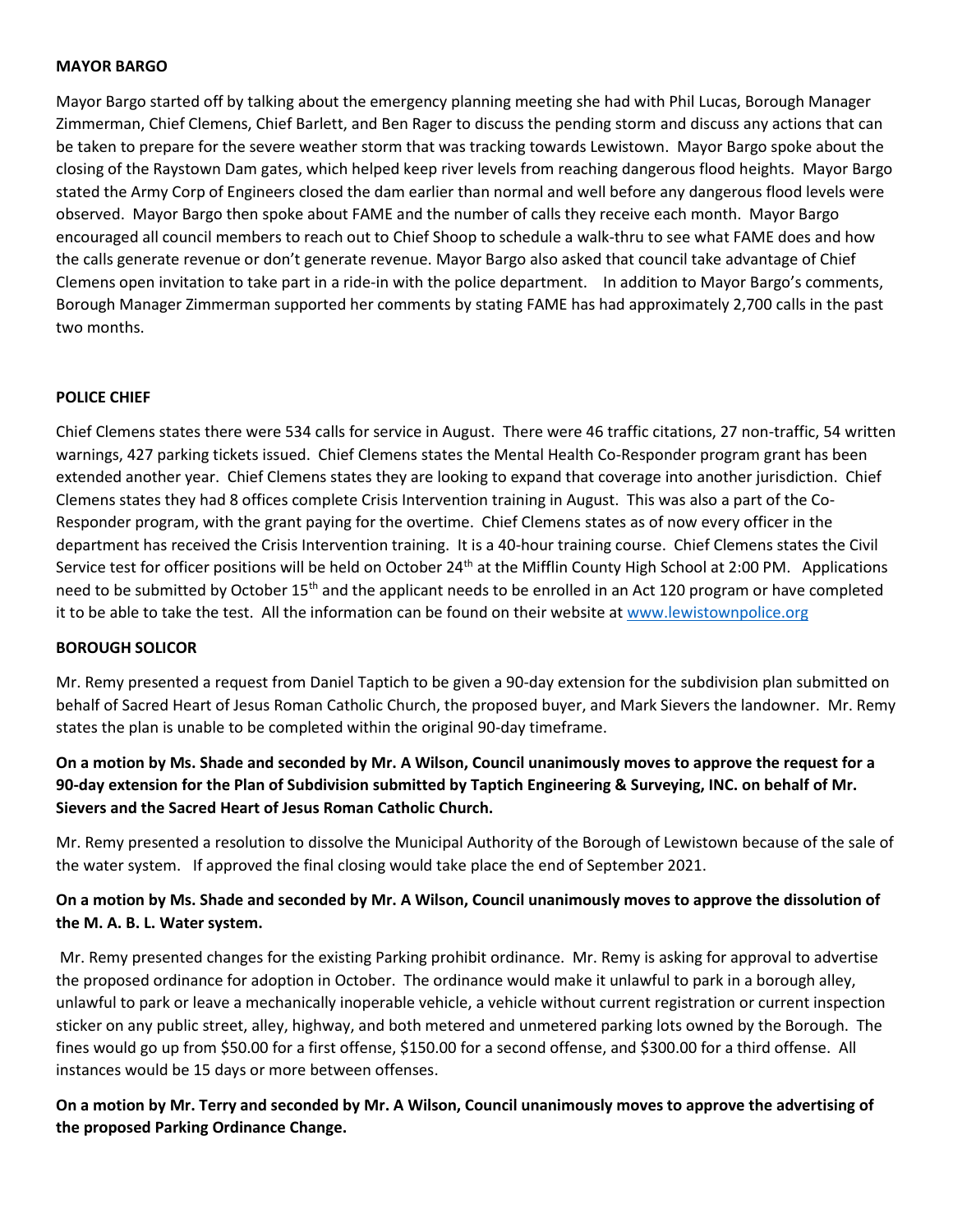#### **UNFINISHED AND NEW BUSINESS**

Mr. B Wilson made three recommendations to fill the vacant MCMA (Mifflin County Municipal Authority) seats:

1 year: Melvin E. Parker Jr.

3 years: Barry L. Bargo

5 years: Jeffrey L. Rocco

Larry Searer states the only other application that was received was Mr. Jones Marker. The courthouse will be approved by the County Commissioners but must be recommended by the Borough Council.

### **On a motion by Mr. B Wilson and seconded by Mr. Terry, Council unanimously moves to approve the recommendations for the vacant MCMA seats.**

Larry Searer states there is a vacant Police Advisory Committee seat. Borough Manager Zimmerman states we received one applicant, James W. Tipping.

**On a motion made by Mr. Terry and seconded by Ms. Shade, Council unanimously moves to approve Mr. Tipping to the Police Advisory Committee.** 

**On a motion made by Ms. Shade and seconded by Mr. Terry, Council unanimously moves to approve the CDBG-Southside paving project presented by Ms. Fultz.** 

**On a motion made by made by Ms. Shade and seconded by Mr. B Wilson, Council unanimously moves to approve the CBBG-CV Park and NuVisions projects presented by Ms. Fultz.**

Mr. B Wilson asked Chief Clemens how the investigation into his car accident was going. Chief Clemens stated the person was sited. Chief Clemens stated he needs to speak to Officer Lynch since it is his investigation.

Borough Manager Zimmerman states that per new rules regarding the rules of posting meeting agendas; that all meeting agendas need posted at least 24 hours before each meeting. Also, any items that need discussed after the agenda is posted need to be brought to council for approval to discuss before any other actions can be taken. Those new meeting items if approved to discuss then need to be added to an amended meeting agenda and posted within 24 hours of the meeting. Council was asked to consider discussing the following items:

A. Sacred Heart of Jesus Church dropped off a facility use request to have a block party on September 26<sup>th</sup> at Noon and ending at 2:00PM.

**On a motion made by Ms. Shade and seconded by Mr. A Wilson, Council unanimously moves to add the Sacred Heart of Jesus Church facility use request to the agenda.** 

The application and the application fee was received. The borough is still waiting for the insurance waiver. Fater William Weary is going to get the waiver, he just hasn't yet.

**On a motion made by Ms. Shade and seconded by Mr. Terry, Council unanimously moves to approve the Sacred Heart of Jesus Church facility use request contingent upon them getting the insurance waiver.** 

B. Chamber of Commerce is having a fundraiser for the A. M. E. Cemetery that the borough is responsible for. The Chamber of Commerce wants the boroughs approval to continue trying to raise the \$14,000.

**On a motion made by Ms. Shade and seconded by Mr. A Wilson, Council unanimously moves to add the Chamber of Commerce and their request to continue raising funds for the A. M. E. Cemetery to the agenda.** 

The Chamber of Commerce has a plan for restoring the cemetery, including classes on how to restore gravestones, benches installed, overhead sign.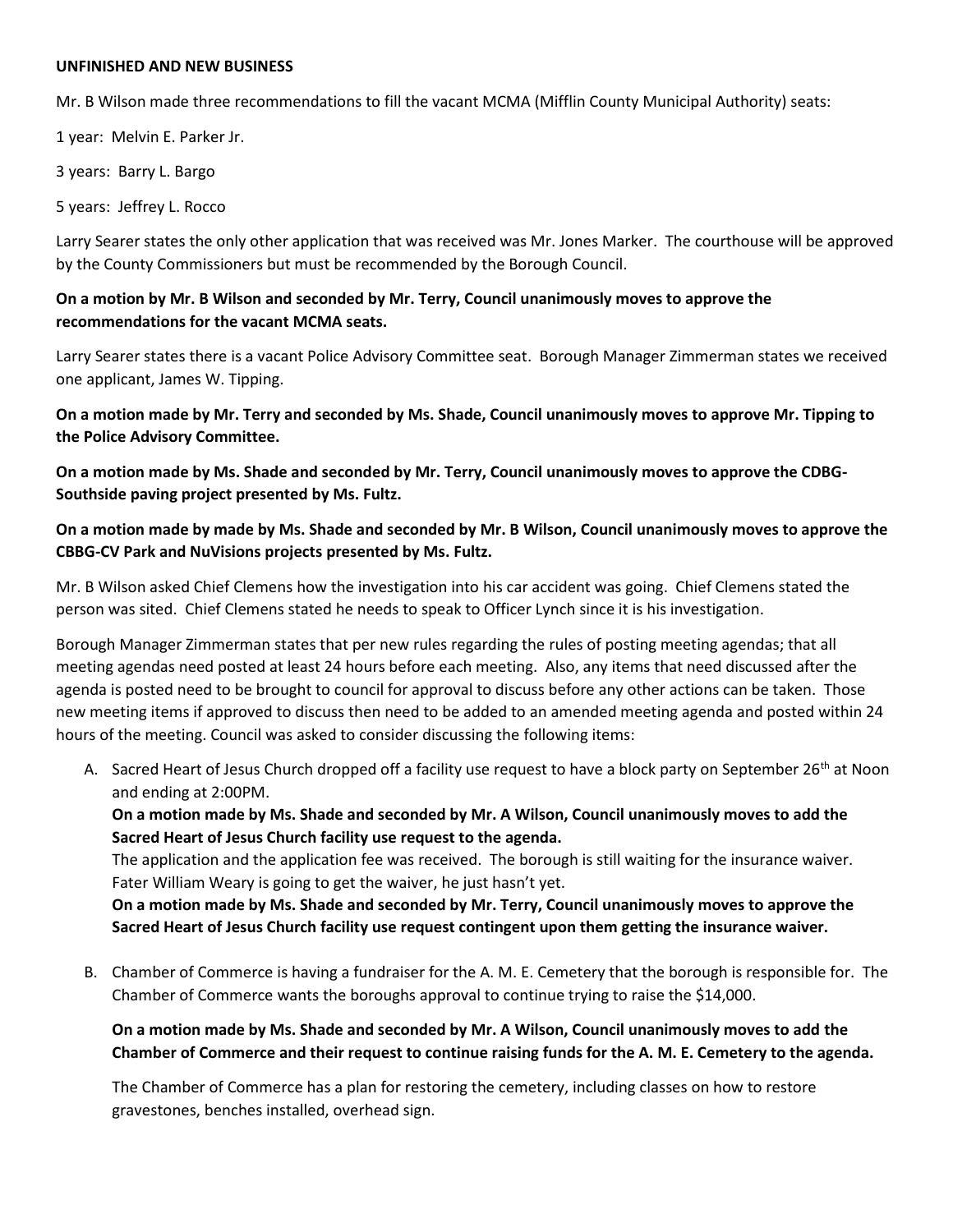**On a motion made by Ms. Shade and seconded by Mr. Terry, Council unanimously moves to approve the Chamber of Commerce to continue their fundraising efforts for the A. M. E. Cemetery.** 

C. Goose Day 5K

**On a motion made by Ms. Shade and seconded by Mr. Terry, Council unanimously moves to approve the addition of the Goose Day 5K to the agenda.** 

This is an annual event. The route, insurance, everything the borough needs has been received.

**On a motion made by Ms. Shade and seconded by Mr. A Wilson, Council unanimously moves to approve the Goose Day 5K event.** 

D. Request for "No Parking" signs on S. Pine between Feeder Ave and Chestnut St.

**On a motion made by Ms. Shade and seconded by Mr. A Wilson, Council unanimously moves to approve the addition of the "No Parking" request to the agenda.** 

Street committee recommended the approval for "No Parking". Stated is a short block and it only involves 2 properties. States that people park on both sides of the streets, and makes it difficult to pass thru the street. Also, parking makes it difficult to run the street sweeper.

**On a motion made by Ms. Shade and seconded by Mr. Terry, Council unanimously moves to approve the "No Parking" sign on South Pine between Feeder Avenue and Chestnut Street.** 

**Council entered executive session at approximately 6:30 PM.**

**Council exited executive session at approximately 7:45 PM.** 

**Roll call vote was taken: Promoting Ben Rager to Director of Public Works and to advertise for a Supervisor for Refuse and Streets with salary dependent on qualifications.**

| Dave Campbell       |     |
|---------------------|-----|
| <b>Casey Goss</b>   |     |
| <b>Larry Searer</b> | Nay |
| Venus Shade         | Yea |
| <b>Marc Terry</b>   | Yea |
| Aaron Wilson        | Yea |
| <b>Bill Wilson</b>  | Nav |

**On a roll call voted motioned by Ms. Shade and seconded by Mr. A Wilson, Council voted 3-2 to promote Ben Rager to Director of Public Works and to advertise for a Supervisor for Refuse and Streets with salary dependent on qualifications.** 

**On a motion made by Ms. Shade and seconded by Mr. A Wilson, Council voted unanimously to approve an additional 5 days of vacation to the contract for Borough Manager Kim Zimmerman.**

**On a motion made by Ms. Shade and seconded by Mr. A Wilson, Council voted unanimously to approve the hiring of Ryan Erdman for Codes Enforcement Officer.**